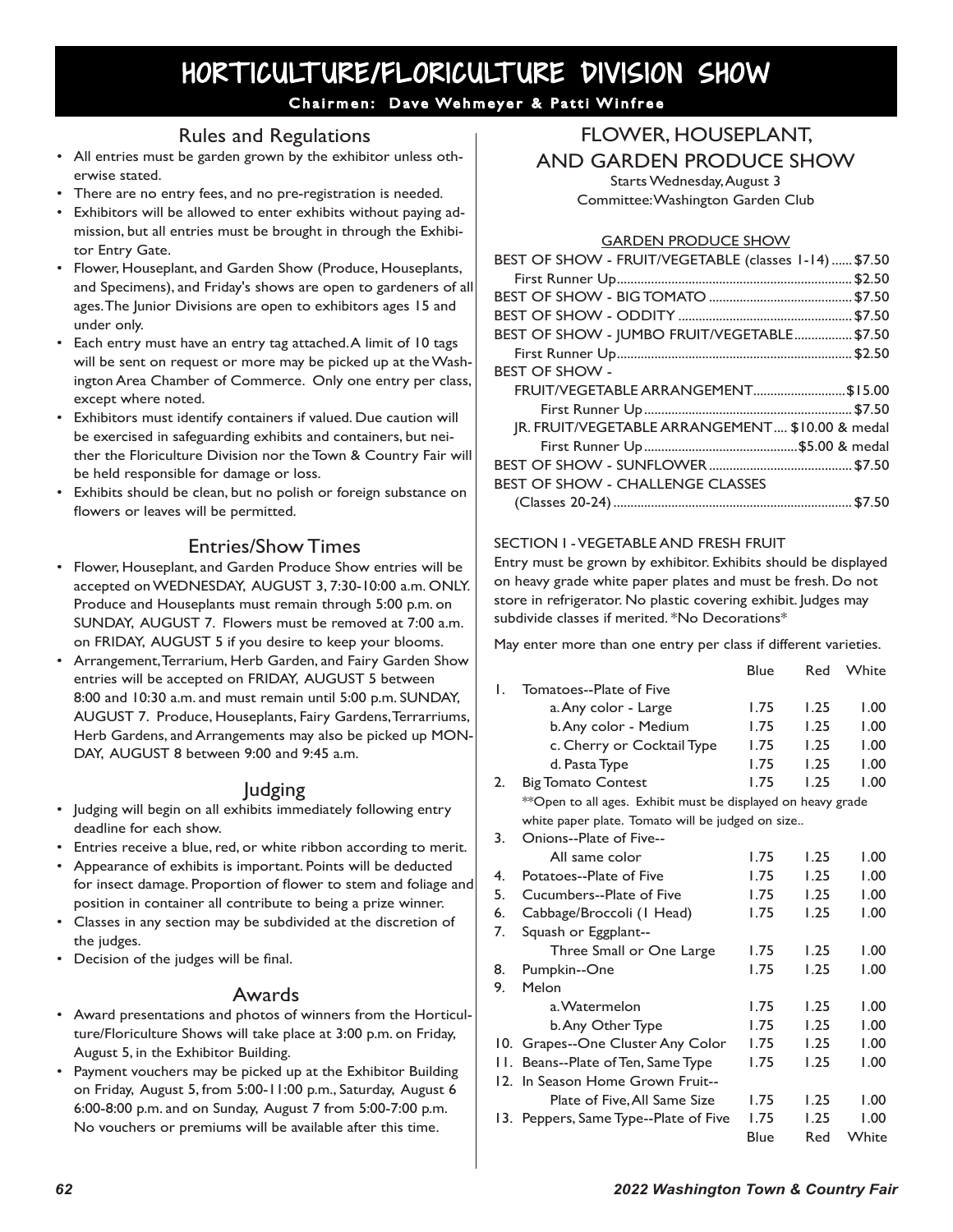|                                | (i.e. Carrots, Beets, Okra, etc.)--Plate of Five - Same Type |                                                       |      |                  |        |
|--------------------------------|--------------------------------------------------------------|-------------------------------------------------------|------|------------------|--------|
|                                |                                                              |                                                       | 1.75 | 1.25             | 1.00   |
|                                | 15. Fruit/Vegetable Arrangement--Must Contain at Least 5     |                                                       |      |                  |        |
|                                | Different Home-Grown Fruit/Vegetables Arranged in a          |                                                       |      |                  |        |
|                                | Basket or Suitable Container--NO PLASTIC WRAP PERMITTED      |                                                       |      |                  |        |
|                                | a. Open                                                      |                                                       | 2.00 | 1.50             | 1.25   |
|                                | b. Junior (age 15 & under)                                   |                                                       | 2.00 | 1.50             | 1.25   |
|                                | 16. Sunflower                                                |                                                       |      |                  |        |
|                                |                                                              | a. One Head over 10", Dried, No Petals, displayed on  |      |                  |        |
|                                | disposable plate                                             |                                                       | 1.75 | 1.25             | 1.00   |
|                                |                                                              | b. One Head over 10", Fresh with Petals, displayed on |      |                  |        |
|                                | disposable plate                                             |                                                       | 1.75 | 1.25             | 1.00   |
|                                |                                                              | c. One Head under 10", Fresh with petals, displayed   |      |                  |        |
|                                | in a vase                                                    |                                                       | 1.75 | 1.25             | 1.00   |
|                                | 17. Jumbo - Fruit/Vegetable (No Tomato)                      |                                                       | 1.75 | 1.25             | 1.00   |
|                                | 18. Oddity -                                                 |                                                       | 1.75 | 1.25             | 1.00   |
|                                | Only one entry per family. Exhibit must be displayed on a    |                                                       |      |                  |        |
|                                | heavy grade white paper plate. Must be naturally grown.      |                                                       |      |                  |        |
|                                | 19. Gourds--Fresh, not dried -                               |                                                       |      |                  |        |
|                                |                                                              |                                                       |      | 1.25             | 1.00   |
|                                | a. One Large                                                 |                                                       | 1.75 |                  |        |
|                                | b. Five Small                                                |                                                       | 1.75 | 1.25             | 1.00   |
|                                | <b>CHALLENGE CLASSES--</b>                                   |                                                       |      |                  |        |
|                                | Must follow Franklin County Extension Guidelines:            |                                                       |      |                  |        |
|                                | 20. Beans--Plate of 20                                       |                                                       | 2.00 | 1.50             | 1.25   |
|                                | 21. Tomatoes (cherry or cocktail)--                          |                                                       |      |                  |        |
|                                | Plate of 12                                                  |                                                       | 2.00 | 1.50             | 1.25   |
|                                | 22. Potatoes--Plate of 5                                     |                                                       | 2.00 | 1.50             | 1.25   |
|                                | 23. Onions (outer scales dry, not peeled)--                  |                                                       |      |                  |        |
|                                | Plate of 5                                                   |                                                       | 2.00 | 1.50             | 1.25   |
|                                | 24. Cucumber (pickling, maximum length 4")--                 |                                                       |      |                  |        |
|                                | Plate of 5                                                   |                                                       | 2.00 | 1.50             | 1.25   |
|                                |                                                              |                                                       |      |                  |        |
| SPECIMENS AND HOUSEPLANTS SHOW |                                                              |                                                       |      |                  |        |
| Starts Wednesday, August 3     |                                                              |                                                       |      |                  |        |
|                                |                                                              |                                                       |      |                  |        |
|                                |                                                              |                                                       |      |                  |        |
|                                |                                                              | <b>OPEN CLASSES</b>                                   |      |                  |        |
|                                | BEST OF SHOW FLOWER (Classes 1-31)                           |                                                       |      |                  | \$7.50 |
|                                | First Runner Up                                              |                                                       |      |                  | \$2.50 |
|                                | BEST OF SHOW FOLIAGE (Classes 1-31)                          |                                                       |      |                  | \$7.50 |
|                                | First Runner Up                                              |                                                       |      |                  | \$2.50 |
|                                | <b>BEST OF SHOW ZINNIA</b>                                   |                                                       |      |                  | \$5.00 |
|                                | <b>BEST OF SHOW MARIGOLD</b>                                 |                                                       |      |                  | \$5.00 |
|                                | <b>BEST OF SHOW COLLECTION</b>                               |                                                       |      |                  | \$7.50 |
|                                | First Runner Up                                              |                                                       |      |                  | \$2.50 |
|                                | <b>BEST OF SHOW GROUPING</b>                                 |                                                       |      |                  | \$7.50 |
|                                | First Runner Up                                              |                                                       |      |                  | \$2.50 |
|                                | BEST OF SHOW -                                               |                                                       |      |                  |        |
|                                |                                                              | <b>GARDEN CLUB SHOWCASE</b>                           |      |                  | \$5.00 |
|                                | <b>BEST OF SHOW - HOUSEPLANT</b>                             |                                                       |      |                  |        |
|                                | <b>OPEN</b>                                                  |                                                       |      |                  | \$5.00 |
|                                | First Runner Up                                              |                                                       |      |                  | \$2.50 |
|                                | BEST OF SHOW JUDGES' CHOICE (Section II)                     |                                                       |      |                  |        |
|                                |                                                              |                                                       |      |                  | \$7.50 |
|                                |                                                              | <b>JUNIOR CLASSES</b>                                 |      |                  |        |
|                                | <b>BEST OF SHOW ROSE</b>                                     |                                                       |      | Medal and \$5.00 |        |

First Runner Up Medal and \$2.50

14. Any Other Fruit or Vegetable Not Mentioned

| <b>BEST OF SHOW GROUPING</b>   | Medal and \$5.00 |
|--------------------------------|------------------|
| First Runner Up                | Medal and \$2.50 |
| <b>BEST OF SHOW SPECIMAN</b>   | Medal and \$5.00 |
| First Runner Up                | Medal and \$2.50 |
| <b>BEST OF SHOW HOUSEPLANT</b> | Medal and \$5.00 |
| First Runner Up                | Medal and \$2.50 |

#### SECTION II--SPECIMEN CLASSES (Cut Flowers)

NOTE: All specimens must be garden grown by the exhibtor. All specimens must include foliage when possible. Vases furnished if needed. Only one entry per class, except where stated.

|             |                                       | <b>Blue</b> | Red | White |
|-------------|---------------------------------------|-------------|-----|-------|
| I. Ageratum |                                       | 1.00        | .75 | .50   |
|             | 2. Coleus                             | 0.00        | .75 | .50   |
|             | 3. Canna--One Stalk with Foliage      |             |     |       |
|             | a. Red                                | 1.00        | .75 | .50   |
|             | b. Any Other Color                    | 0.00        | .75 | .50   |
| 4.          | Celosia (Coxcomb) One Stalk           |             |     |       |
|             | a. Plumed or Feathered                | 1.00        | .75 | .50   |
|             | b. Crested                            | 1.00        | .75 | .50   |
| 5.          | Cosmos (Three Stems)                  | 1.00        | .75 | .50   |
| 6.          | Cleome (Spider Flower) One Bloom I.00 |             | .75 | .50   |
| 7.          | Cone Flower--One Bloom                | 00.1        | .75 | .50   |
| 8.          | Dahlia--Any Size, May enter more      |             |     |       |
|             | than one variety                      | 1.00        | .75 | .50   |
| 9.          | Hosta (One Flower Spike)              | 1.00        | .75 | .50   |
| 10.         | Hosta (Three Leaves Foliage)          | 1.00        | .75 | .50   |
| П.          | Gallardia (Three Blooms)              | 1.00        | .75 | .50   |
| 12.         | Gladiolus (One Spike)                 | 1.00        | .75 | .50   |
| 13.         | Hydrangea (One Bloom)                 | 1.00        | .75 | .50   |
| 14.         | Impatiens (One Stem, Any Color)       | 00.1        | .75 | .50   |
| 15.         | Lantana (One Stem)                    | 00.1        | .75 | .50   |
| 16.         | Lillies (One Stem)                    |             |     |       |
|             | a. Surprise Lily                      | 1.00        | .75 | .50   |
|             | b. Day Lily                           | 00.1        | .75 | .50   |
|             | c. Any other Lily                     | 1.00        | .75 | .25   |
|             | 17. Marigolds                         |             |     |       |
|             | a. Large Over 3" (One Bloom) 1.00     |             | .75 | .50   |
|             | b. Medium Under 3" (One Bloom)        |             |     |       |
|             |                                       | 00.1        | .75 | .50   |
|             | c. Medium Under 3"                    |             |     |       |
|             | (3 Blooms)                            | 1.00        | .75 | .50   |
|             | d. Dwarf Double (One Bloom)           | 1.00        | .75 | .50   |
|             | e. Dwarf Single (One Bloom)           | 00.1        | .75 | .50   |
|             | 18. Petunia                           | 00.1        | .75 | .50   |
| 19.         | Salvia (One Stem)                     |             |     |       |
|             | a. Red                                | 1.00        | .75 | .50   |
|             | b. Any Other Color                    | 1.00        | .75 | .50   |
|             | 20. Snapdragon (Three Stems)          | 1.00        | .75 | .50   |
|             | 21. Verbena (Three Stems)             | 0.00        | .75 | .50   |
| 22.         | Vinca (Three Stems)                   | 1.00        | .75 | .50   |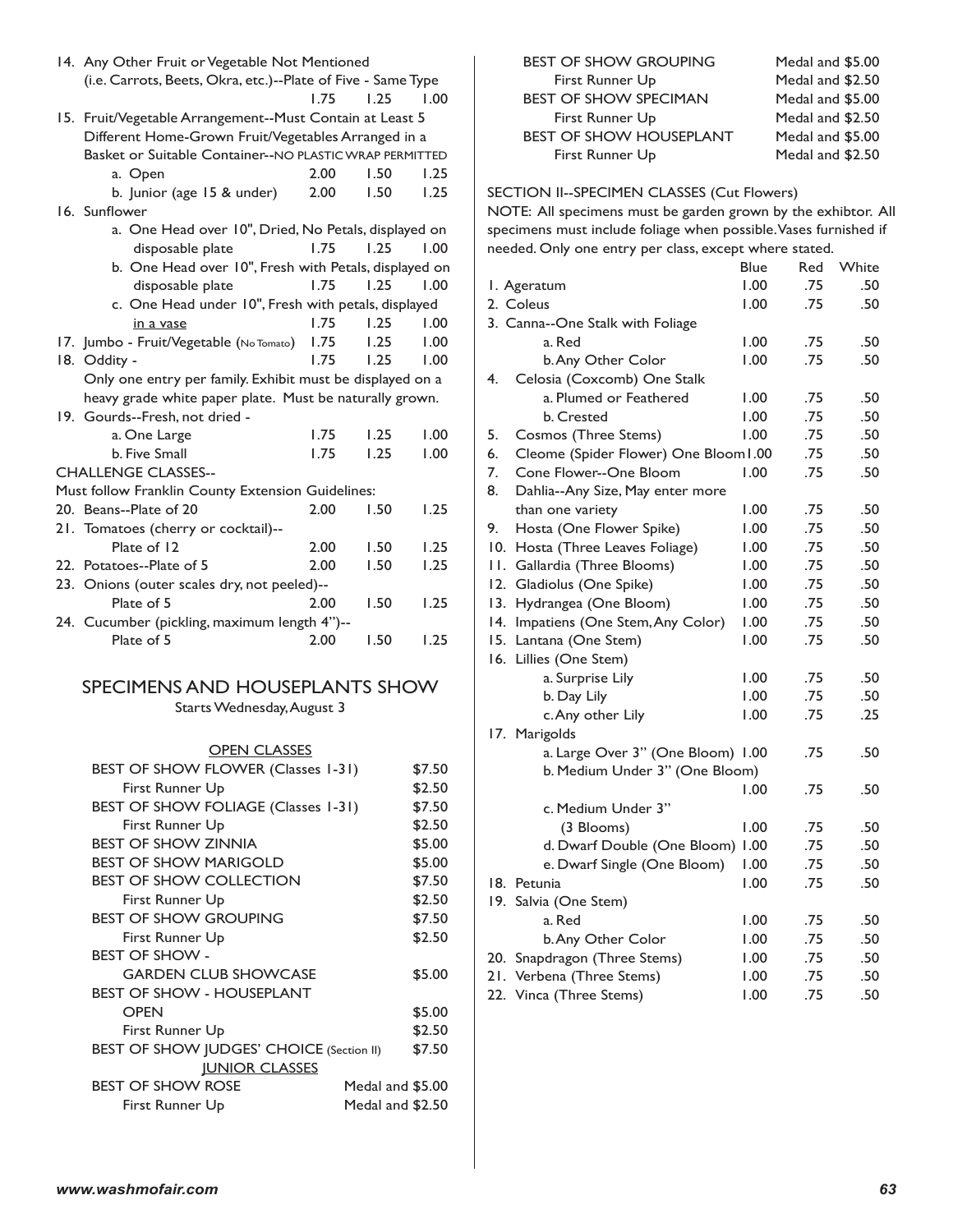|                                  | Blue | Red | White |
|----------------------------------|------|-----|-------|
| 23. Zinnia (One Bloom)           |      |     |       |
| a. Over 4"                       | 1.00 | .75 | 50    |
| b. Medium 2"-4" (One Bloom) I.00 |      | .75 | .50   |
| c. Medium 2"-4" (Three           |      |     |       |
| Blooms, Different Colors)        | 1.00 | .75 | .50   |
| d. Medium 2"-4" (Three           |      |     |       |
| Blooms, Same Color)              | 1.00 | .75 | .50   |
| e. Under 2" (Three Blooms,       |      |     |       |
| Same Color)                      | 1.00 | .75 | .50   |
| f. Under 2" (Three Blooms,       |      |     |       |
| Different Colors)                | 1.00 | .75 | 50    |
|                                  |      |     |       |

# **MAY ENTER MORE THAN ONE IN CLASSES 24-31 ~ NO DUPLICATES**

|    | 24. Rose - Open Class (Large and/or                         |      |      |       |
|----|-------------------------------------------------------------|------|------|-------|
|    | miniature blooms, I stem)                                   | 1.00 | .75  | .50   |
|    |                                                             |      |      |       |
|    | 25. Any Other Flowering Annual Not Listed                   |      |      |       |
|    | a. Three Stems of the Same                                  | 1.00 | .75  | .50   |
|    | b. One Stem                                                 | 1.00 | .75  | .50   |
|    | 26. Any Other Foliage Annual Not Listed                     |      |      |       |
|    | (One Stem)                                                  | 00.1 | .75  | .50   |
|    | 27. Any Other Flowering Perennial                           |      |      |       |
|    | <b>Not Listed</b>                                           |      |      |       |
|    | a. Three Stems of the Same                                  | 00.1 | .75  | .50   |
|    | b.  One Stem                                                | 1.00 | .75  | .50   |
|    | 28. Any Other Foliage Perennial Not Listed                  |      |      |       |
|    | (One Stem)                                                  | 1.00 | .75  | .50   |
|    | 29. Any Flowering Shrub                                     |      |      |       |
|    | (Not Over 22" Long)                                         | 1.00 | .75  | .50   |
|    | 30. Ornamental Foliage                                      |      |      |       |
|    | a. Caladium (3 Leaves, Same)                                | 1.00 | .75  | .50   |
|    | b. Hardy Fern (3 Fronds, Same) I.00                         |      | .75  | .50   |
|    |                                                             |      |      |       |
|    | 31. Herbs (Must be labeled as to variety)                   |      |      |       |
|    | a. One Stem, Any Type                                       | 1.00 | .75  | .50   |
|    | b. Three Stems, Different Type 1.00                         |      | .75  | .50   |
|    |                                                             |      |      |       |
|    | SECTION III--COLLECTION CLASS                               |      |      |       |
|    |                                                             | Blue | Red  | White |
| Ι. | Open Class--One entry per family.                           |      |      |       |
|    | Must have 12 different specimens, all displayed in separate |      |      |       |
|    | vases.                                                      | 7.50 | 5.00 | 3.00  |
|    | SECTION IV--GROUPING CLASS                                  |      |      |       |
|    |                                                             | Blue | Red  | White |
| Ι. | Open Grouping--Must have 3 different specimens (flowers,    |      |      |       |
|    | or foliage or both-only one stem of each) all displayed in  |      |      |       |
|    | one vase.                                                   | 5.00 | 4.00 | 3.00  |
|    |                                                             |      |      |       |
|    | SECTION V--GARDEN CLUB SHOWCASE                             |      |      |       |
|    | Open to Garden Club Members Only--May enter more than I     |      |      |       |
|    | variety per class. I stem.                                  |      |      |       |
|    |                                                             | Blue | Red  | White |
| Ι. | Any Annual Foliage                                          | 1.00 | .75  | .50   |
| 2. | Any Annual Flower                                           | 1.00 | .75  | .50   |

3. Any Perennial Foliage 1.00 .75 .50 4. Any Perennial Flower 1.00 .75 .50

#### SECTION VI--HOUSEPLANTS, OPEN

Note: Plants must have been in the possession of the exhibitor for not less than three months. Only one plant to a container unless otherwise stated. One entry per class.

|    |                                                             | Blue | Red  | White |  |
|----|-------------------------------------------------------------|------|------|-------|--|
| Ι. | Any Flowering Houseplant                                    | 2.00 | 1.50 | 1.00  |  |
| 2. | Any Foliage Houseplant                                      | 2.00 | 1.50 | 1.00  |  |
| 3. | Hanging Basket - Flowering (May Have One or More            |      |      |       |  |
|    | Plants of the Same Variety)                                 | 2.00 | 1.50 | 1.00  |  |
| 4. | Hanging Basket - Foliage (May Have One or More Plants       |      |      |       |  |
|    | of the Same Variety)                                        | 2.00 | 1.50 | 1.00  |  |
|    | SECTION VII--JUNIOR, AGES 15 AND UNDER                      |      |      |       |  |
|    |                                                             | Blue | Red  | White |  |
| Ι. | Junior Rose, Large and/or miniature blooms, I stem (May     |      |      |       |  |
|    | enter more than one but no duplicate varieties)             |      |      |       |  |
|    |                                                             | 1.00 | .75  | .50   |  |
| 2. | Junior Grouping--Must have 3 different specimens (flowers,  |      |      |       |  |
|    | or foliage or both-only one stem of each) all displayed in  |      |      |       |  |
|    | one vase.                                                   | 5.00 | 4.00 | 3.00  |  |
| 3. | Junior Specimen Class--May enter 5 or fewer if different    |      |      |       |  |
|    | plant varieties.                                            |      |      |       |  |
|    | a. Any Annual                                               | 1.00 | .75  | .50   |  |
|    | b. Any Perennial                                            | 1.00 | .75  | .50   |  |
| 4. | Junior Houseplants - Plants must have been in possession of |      |      |       |  |
|    | the exhibitors for not less than three months. Only one     |      |      |       |  |
|    | plant to a container unless otherwise stated. One entry per |      |      |       |  |
|    | class.                                                      |      |      |       |  |
|    | a. Any Flower Houseplant                                    | 2.00 | 1.50 | 1.00  |  |
|    | b. Any Foliage Houseplant                                   | 2.00 | 1.50 | 1.00  |  |
|    | c. Hanging Basket - Flowering (May Have One or More         |      |      |       |  |
|    | Plants of the Same Variety) 2.00                            |      | 1.50 | 1.00  |  |

 d. Hanging Basket - Foliage (May Have One or More Plants of the Same Variety) 2.00 1.50 1.00